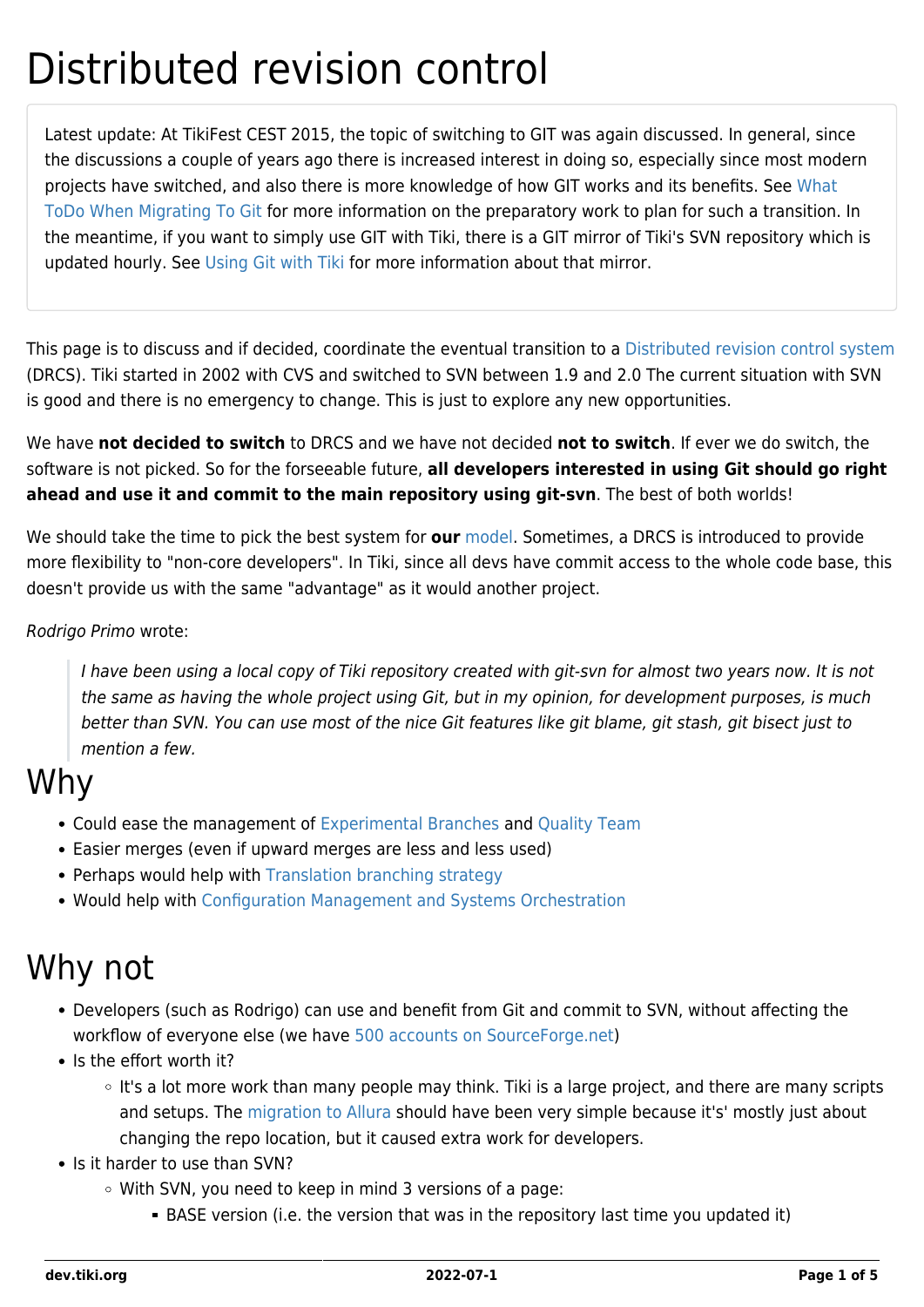- **LOCAL version (i.e. the version you have on your machine)**
- HEAD version (i.e. the version that is at the HEAD of the SVN repository)
- With a DVCS, you have to **keep in mind 5 versions**:
	- **EXAL BASE version (i.e. the version that was in the LOCAL repository last time you updated** it)
	- **EXAL LOCAL version (i.e. the version you have on your machine)**
	- **EXAL HEAD version (i.e. the version that is at the HEAD of the LOCAL repository)**
	- REMOTE BASE (i.e. the version that was on the remote repository the last time you imported it to your local repository)
	- REMOTE HEAD (i.e. the version that is at the HEAD of the LOCAL repository)
- $\circ$  this is simply not true...there are plenty of information showing that branching and merging are easier in DVCS than with SVN, e.g. [this post](http://stackroulette.com/stackoverflow/2471606/how-and-or-why-is-merging-in-git-better-than-in-svn). Moreover there are DVCS like [Fossil](http://fossil-scm.org/index.html/doc/tip/www/concepts.wiki#workflow) which have so called autosync mode which brings the best of both worlds. For a proof you can just inspect how does Fossil's [timeline](http://fossil-scm.org/index.html/timeline?n=200&y=ci) looks like - almost linear with easy branching and merging and **without** rebase providing safety not to lose anything  $\bigodot$

## Minimum criteria

- [Needs to be offered by SourceForge.net](http://sourceforge.net/apps/trac/sourceforge/wiki/What%20is%20Source%20Code%20Management)
	- [We have 500 accounts there](https://tiki.org/article370-Tiki-reaches-500-contributors-with-commit-access)
	- o The features implemented/offered by SourceForge.net should fit our needs
	- Moving to GitHub or a self-hostes GitLab isn't out of the question any more, especially since sf.net has been perceived as less stable and trustworthy in recent years
- Need a read-only from SVN so shared hosting environments can easily update Even better if [commits from SVN are possible](https://github.com/blog/644-subversion-write-support)
- Need a multi-platform client because we have developers on each.
- Moving away from SVN means updating the [release scripts](https://dev.tiki.org/Releasing), [TRIM](https://dev.tiki.org/TRIM) and our [Continuous integration](https://dev.tiki.org/Continuous-Integration) infrastructure, which is significant work.
	- Thus, the person that leads the migration efforts would also take the lead to update all the release scripts.
		- A beta of the new release scripts should be available long before the official migration to the new system, because we need to make sure not to delay the release.
			- This person will be the package manager and be responsible for the merging process until it's stable.

## Nice

- Help address other needs such as
	- [Web commits](https://dev.tiki.org/Web-commits)
		- This would increase collaboration from translators and theme designers
	- o Improving [Code Review](https://dev.tiki.org/Code-Review) workflow to reduce time investment of the [Quality Team](https://dev.tiki.org/Quality-Team)
		- So tool should have code review or let us integrate with code.tiki.org
	- [Continuous Integration](https://dev.tiki.org/Continuous-Integration)
	- Ease [Version lifecycle](https://dev.tiki.org/Version-lifecycle) (maintenance of 4 active branches)
		- **Better merging would be nice, especially translations**
- As much support as possible from integrated development environments (such as [XAMPP-Aptana\)](https://dev.tiki.org/XAMPP-Aptana) (Eclipse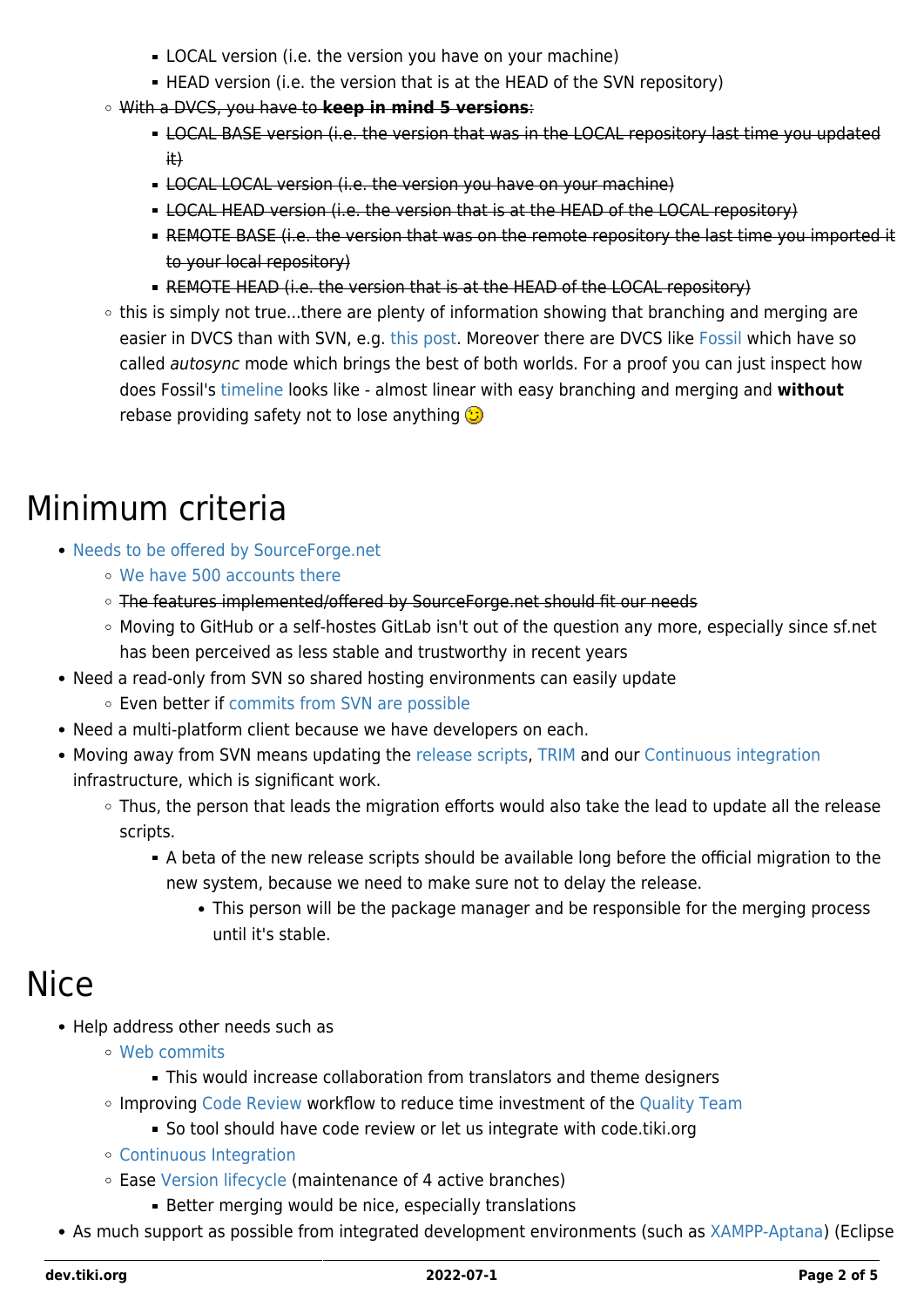has a Subversion plugin)

As much support as possible from operating systems (Windows has TortoiseSVN, GNU/Linux has kdesvn for KDE)

# If so, when

# If so, which one?

## Git

GIT seems to be a powerful alternative to SVN and there are some plans to integrate it into the current development system. We don't want to migrate to git, but rather mirror svn in git. See <https://github.com/alloy/git-svn-mirror>

Linus on git

<http://sourceforge.net/apps/trac/sourceforge/wiki/Git> <http://gitlabhq.com/>

A plugin exists for the [Aptana Studio IDE](http://www.aptana.org/)

#### Bazaar

- <http://sourceforge.net/apps/trac/sourceforge/wiki/Bazaar>
- A plugin exists for Eclipse, but not for [NetBeans IDE.](http://www.netbeans.org)
- <https://launchpad.net/bzr-svn>
- <http://wiki.bazaar.canonical.com/BzrForSVNUsers>
- it's almost dead, iow. no more development see this [post](http://stationary-traveller.eu/pages/bzr-a-retrospective.html)

### Mercurial

- <http://sourceforge.net/apps/trac/sourceforge/wiki/Mercurial>
- A plugin exists for Eclipse, and for [NetBeans IDE.](http://www.netbeans.org)

### Fossil

- <http://www.fossil-scm.org/>
- [http://irc.tiki.org/irclogger\\_log/tikiwiki?date=2012-11-24,Sat&sel=48#l44](http://irc.tiki.org/irclogger_log/tikiwiki?date=2012-11-24,Sat&sel=48#l44)
- <http://fossil-scm.org/index.html/doc/trunk/www/fossil-v-git.wiki>
- <http://mail-index.netbsd.org/tech-repository/2010/01/18/msg000350.html>
- <http://bsdtalk.blogspot.ca/2010/07/bsdtalk194-fossil-scm-with-d-richard.html>

#### Android ports

- <https://play.google.com/store/apps/details?id=es.dadbiz.fossil>
- <http://android.wanderinghorse.net/fossilite/>
	- <http://android.wanderinghorse.net/repos/fossilite/index.cgi/index>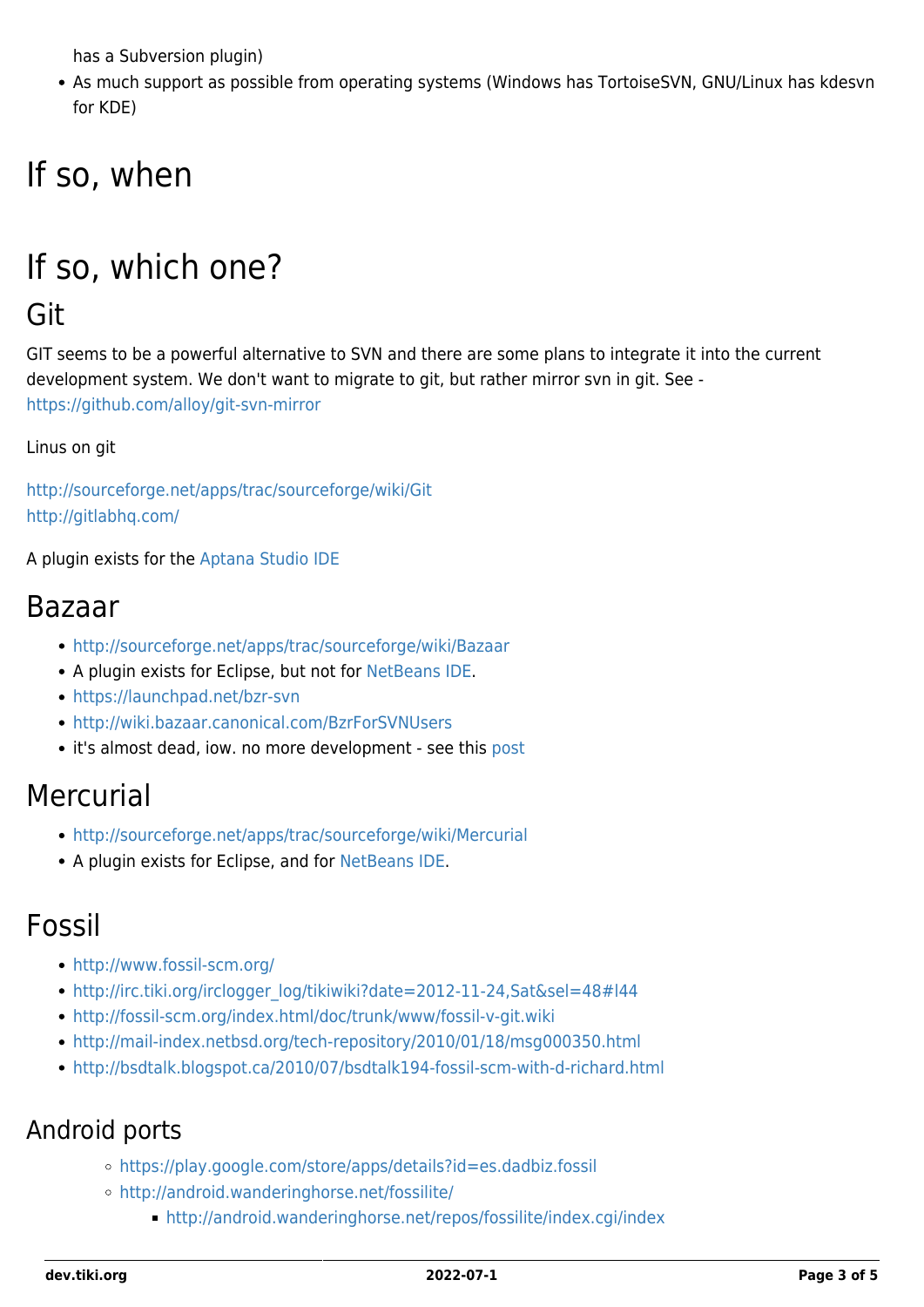#### Guis

- <http://www.tortoisefossil.org/> (Will be like TortoiseSVN, TortoiseGit, etc.)
- <https://code.google.com/p/fuel-scm/> (cross platform)
- <http://repository.mobile-developers.de/cgi-bin/ikoch/sharpfossil/wiki?name=WinFossil>
- <https://code.google.com/p/jurassic-fossil/>

#### **Questions**

• How to deal with externals from Git or SVN?

#### Pros

- Simple to deploy (one file for the app, one file per repository)
- Works on shared hosting
- [Fossil Bisect](http://www.fossil-scm.org/xfer/help/bisect)

#### Cons

- Not well-known
- [Web-based file editing](http://www.fossil-scm.org/index.html/wiki?name=To+Do+List) aka [Web commits](https://dev.tiki.org/Web-commits) is on the todo list
- [Not yet supported by Ohloh.net](https://www.ohloh.net/forums/3491/topics/6447)
	- <http://www.fossil-scm.org/index.html/tktview?name=0f36ec7790>
- [Not yet supported by Allura](http://sourceforge.net/p/allura/tickets/5351/) (All SourceForge.net hosted projects will eventually be moved to Allura)
	- o <http://www.fossil-scm.org/index.html/tktview?name=311671db59>

### Monotone

- <http://www.monotone.ca/>
- https://en.wikipedia.org/wiki/Monotone (software)
- <https://www.ohloh.net/forums/8/topics/504>

# Related

- [https://blogs.atlassian.com/2013/01/svn-to-git-how-atlassian-made-the-switch-without-sacrificing-active-d](https://blogs.atlassian.com/2013/01/svn-to-git-how-atlassian-made-the-switch-without-sacrificing-active-development/) [evelopment/](https://blogs.atlassian.com/2013/01/svn-to-git-how-atlassian-made-the-switch-without-sacrificing-active-development/)
- <http://redmonk.com/sogrady/2012/11/05/dvcs-2012/>
- <http://www.flourish.org/blog/?p=397>
- [The Risks of Distributed Version Control](http://blog.red-bean.com/sussman/?p=20)
- [Choosing a distributed VCS for the Python project](http://www.python.org/dev/peps/pep-0374/)
- [Distributed Version Control Systems Why and How](http://ianclatworthy.files.wordpress.com/2007/10/dvcs-why-and-how3.pdf)
- [Mercurial vs Bazaar vs Git](https://www.ohloh.net/p/compare?project_0=Bazaar+Version+Control&project_1=Git&project_2=Mercurial)
- <https://www.ohloh.net/tags/dvcs>
- [Git or SVN? \(for Zend Framework 2.0\)](http://framework.zend.com/wiki/pages/viewpage.action?pageId=20873259)
- <http://better-scm.berlios.de/comparison/comparison.html>
- [Lessons from PostgreSQL's Git transition](http://lwn.net/Articles/409635/)